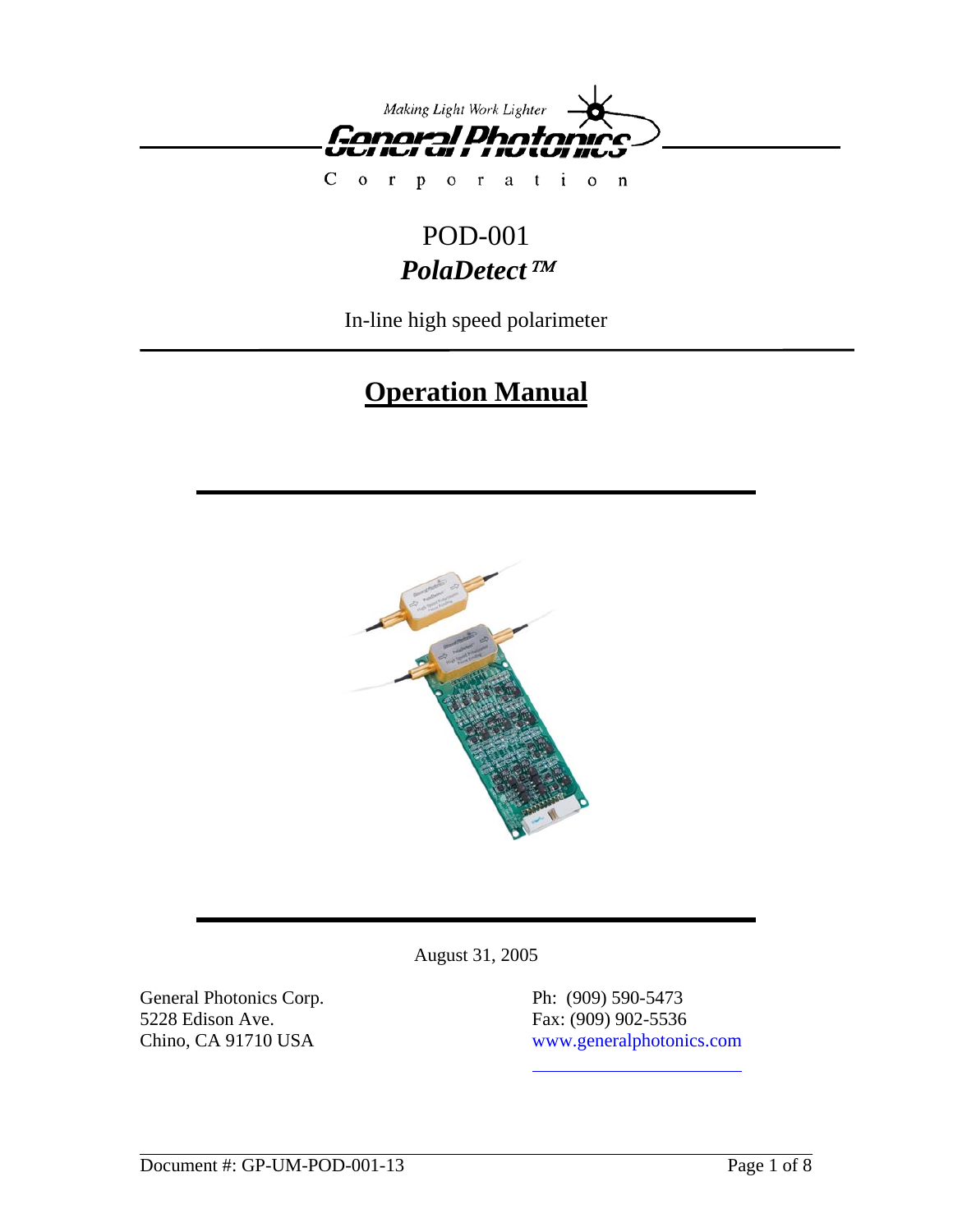## **Table of Contents:**

| Section 1 | Specifications                                                             | 3      |
|-----------|----------------------------------------------------------------------------|--------|
| Section 2 | Overview                                                                   | 4      |
| Section 3 | Device description                                                         | 4      |
|           | <b>Optical Interface</b><br>3.1<br><b>Electrical Interface</b><br>3.2      | 5<br>5 |
| Section 4 | <b>Operation Instructions</b>                                              |        |
|           | Getting started<br>4.1<br>4.2<br>Comparing the results with a polarization |        |
|           | measurement instrument                                                     | 8      |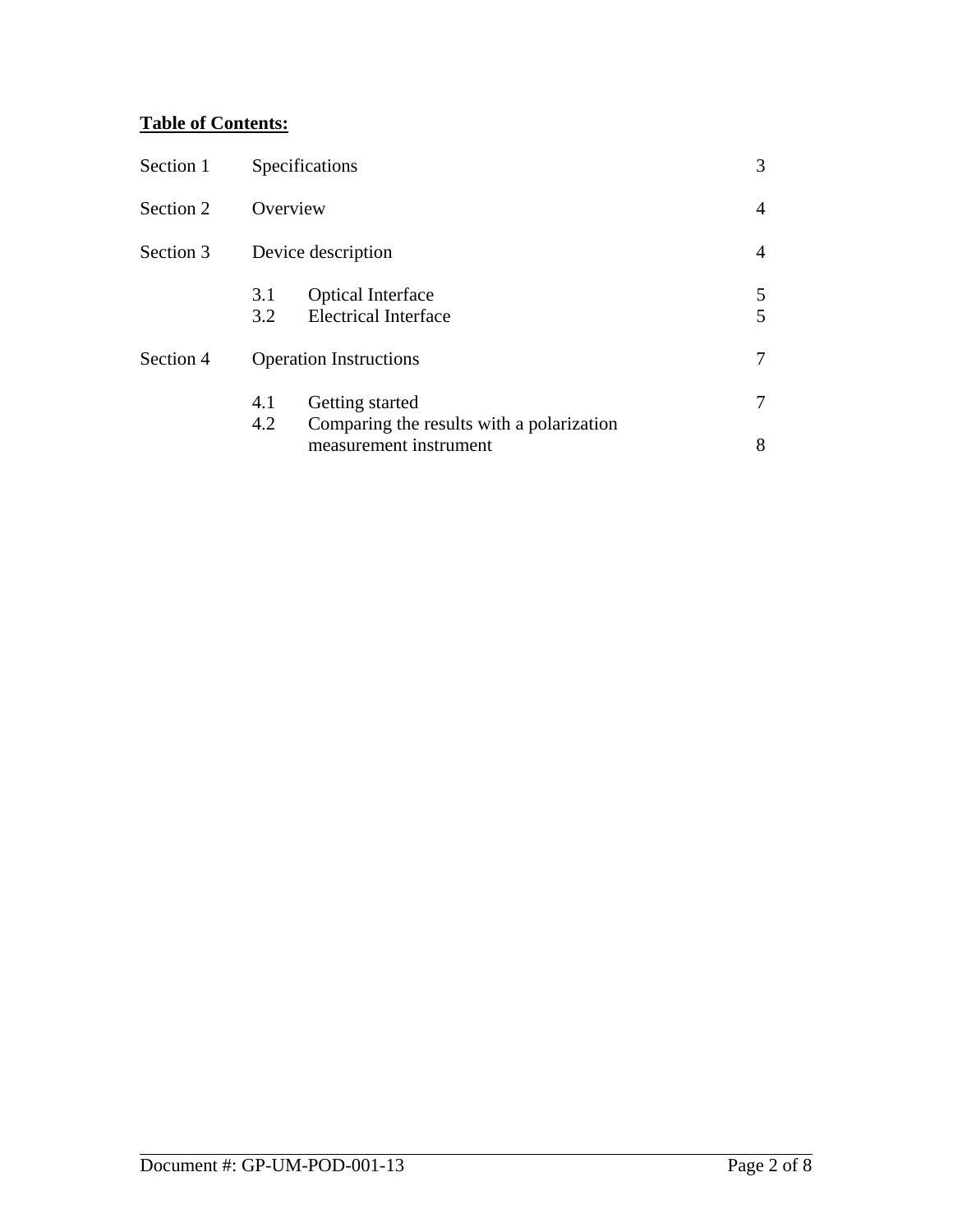#### **Section 1. Specifications:**

#### *Physical Features:*

| Dimensions |
|------------|

| Dimensions                                  | 1.45" (L) $\times$ 0.80" (W) $\times$ 0.58" (H) for |
|---------------------------------------------|-----------------------------------------------------|
|                                             | optical module                                      |
|                                             | 125 mm (L) $\times$ 50 mm (W) for preamplifier      |
|                                             | board                                               |
| Input Fiber                                 | Single mode SMF-28 or compatible                    |
| <b>Output Fiber</b>                         | PM fiber or single mode fiber                       |
| <b>Fiber Connector</b>                      | FC/PC, FC/APC, SC/PC, or SC/APC                     |
| <b>Number of Electrical Connection Pins</b> | 10-pin without preamplifier                         |
|                                             | 20-pin with preamplifier                            |
|                                             |                                                     |

#### *Optical Characteristics:*

| <b>Insertion Loss</b>                                           | 0.8 dB typical, 1.2 dB max. $(\textcircled{a} 1550 \text{ nm})$ |
|-----------------------------------------------------------------|-----------------------------------------------------------------|
| Return Loss                                                     | 55 dB                                                           |
| <b>PDL</b>                                                      | $0.25$ dB max.                                                  |
| <b>PMD</b>                                                      | $0.1$ ps max.                                                   |
| <b>Input Optical Power Sensitivity</b>                          | $5 \mu W$                                                       |
| Max. Input Optical Power                                        | $5 \text{ mW}$                                                  |
| Analog Dynamic Range                                            | 30 dB                                                           |
| Analog Bandwidth                                                | $1.5$ MHz                                                       |
| Operation Wavelengths <sup>1</sup>                              | $1550 +/- 50$ nm, $1310 +/- 50$ nm                              |
| Wavelength Dependent Loss (WDL)                                 | $0.15$ dB (across C-band)                                       |
| SOP Accuracy at Calibration Wavelengths <sup>2</sup> 1% max.    |                                                                 |
| DOP Accuracy at Calibration Wavelengths <sup>2</sup> +/-2% max. |                                                                 |
| <b>Operation Temperature</b>                                    | $0^{\circ}$ to 40 $^{\circ}$ C                                  |
| <b>Storage Temperature</b>                                      | -40 °C to 85 °C                                                 |
| Damage Power                                                    | 300 mW min.                                                     |

#### *Electrical Characteristics:*

| Power Supply            | $+/- 12$ volts/0.2 A        |
|-------------------------|-----------------------------|
| Maximum Voltage         | $+\prime$ -15 volts         |
| <b>Output Connector</b> | 10-pin without preamplifier |
|                         | 20-pin with preamplifier    |

#### Note:

- 1. Calibration matrices are provided for C-band operation around 1550 nm. Contact General Photonics if the intended operation wavelength is outside C-band.
- 2. Measurement is against Agilent 8509C polarization analyzer.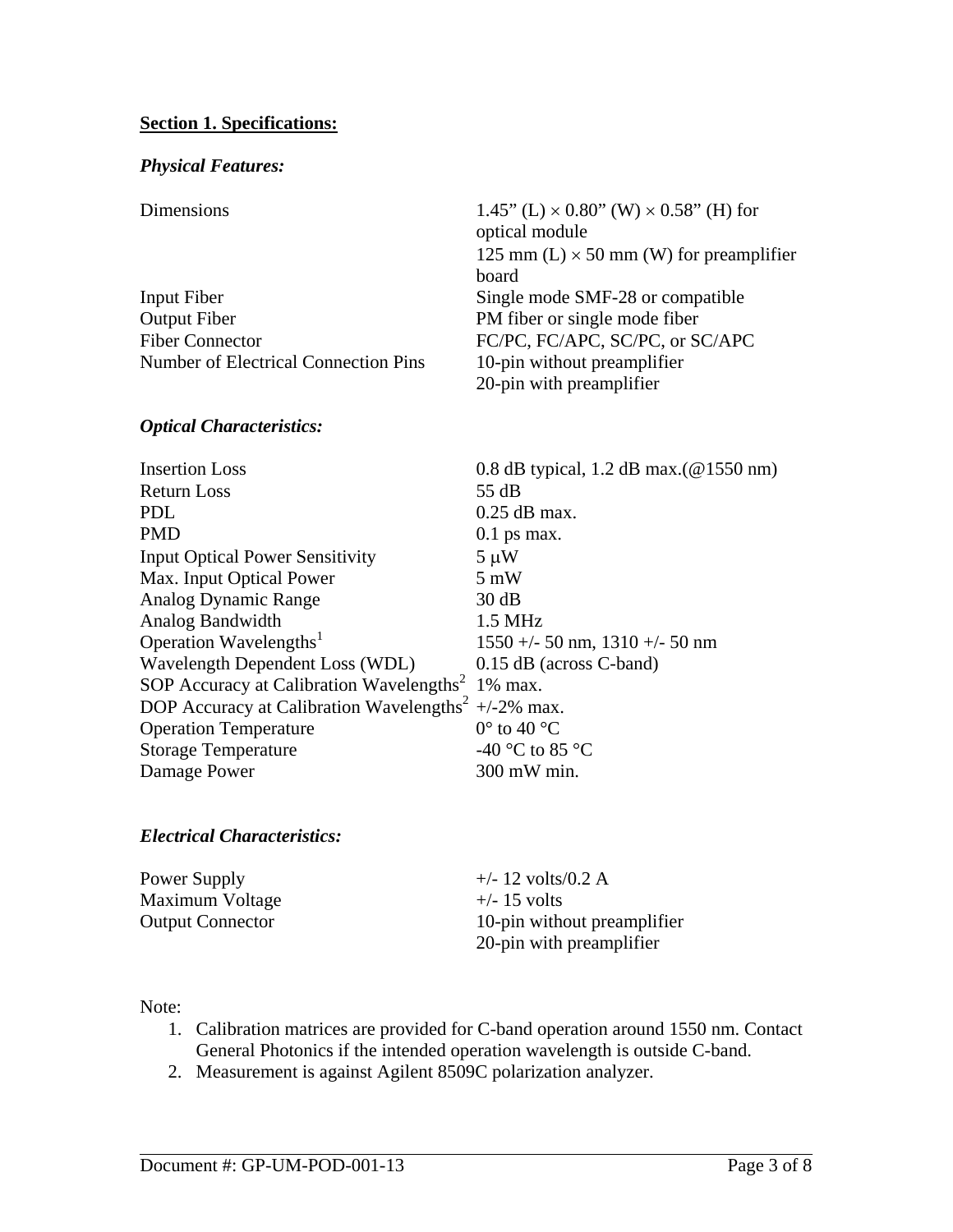## **Section 2. Overview:**

**G**eneral Photonics' in-line polarimeter (PolaDetect) is specially designed for high-speed, low cost polarization monitoring without interrupting data traffic. It outputs four voltage signals for calculating both the degree of polarization (DOP) and the state of polarization (SOP) of the light passing through the device. The measurement applies to the state of the light at the input end of the polarimeter. A calibration matrix is provided with every device at a specific wavelength for the calculation.

PolaDetect is ideal for integrating into polarization monitoring and polarization stabilization modules to increase their operation speeds. It can also be used in polarization characterization instruments. An integrated preamplifier circuit board provides analog signals for SOP/DOP calculation, feedback control, and computer interface.

## **Section 3. Device description**

General Photonics' Polarimeter includes four photodetectors, which output four photovoltages (or photocurrents) for polarization analysis. The SOP and DOP of an input light signal can be readily calculated using the four photovoltages and a 4x4 calibration matrix. In general, the calibration matrix is wavelength dependent, so calibration matrices are provided at 10 nm intervals. For example, for the 1550 nm band, five calibration matrices are provided: for 1520 nm, 1530 nm, 1540 nm, 1550 nm, and 1560 nm operation, respectively. Each matrix is for a wavelength band of +/- 5 nm.



Fig. 1 Photograph of a PolaDetect

## **NOTE: the resulting SOP is that at the input entrance of the polarimeter.**

As illustrated in Fig. 1, PolaDetect consists of two main parts: the optical module and the electronic preamplifier board.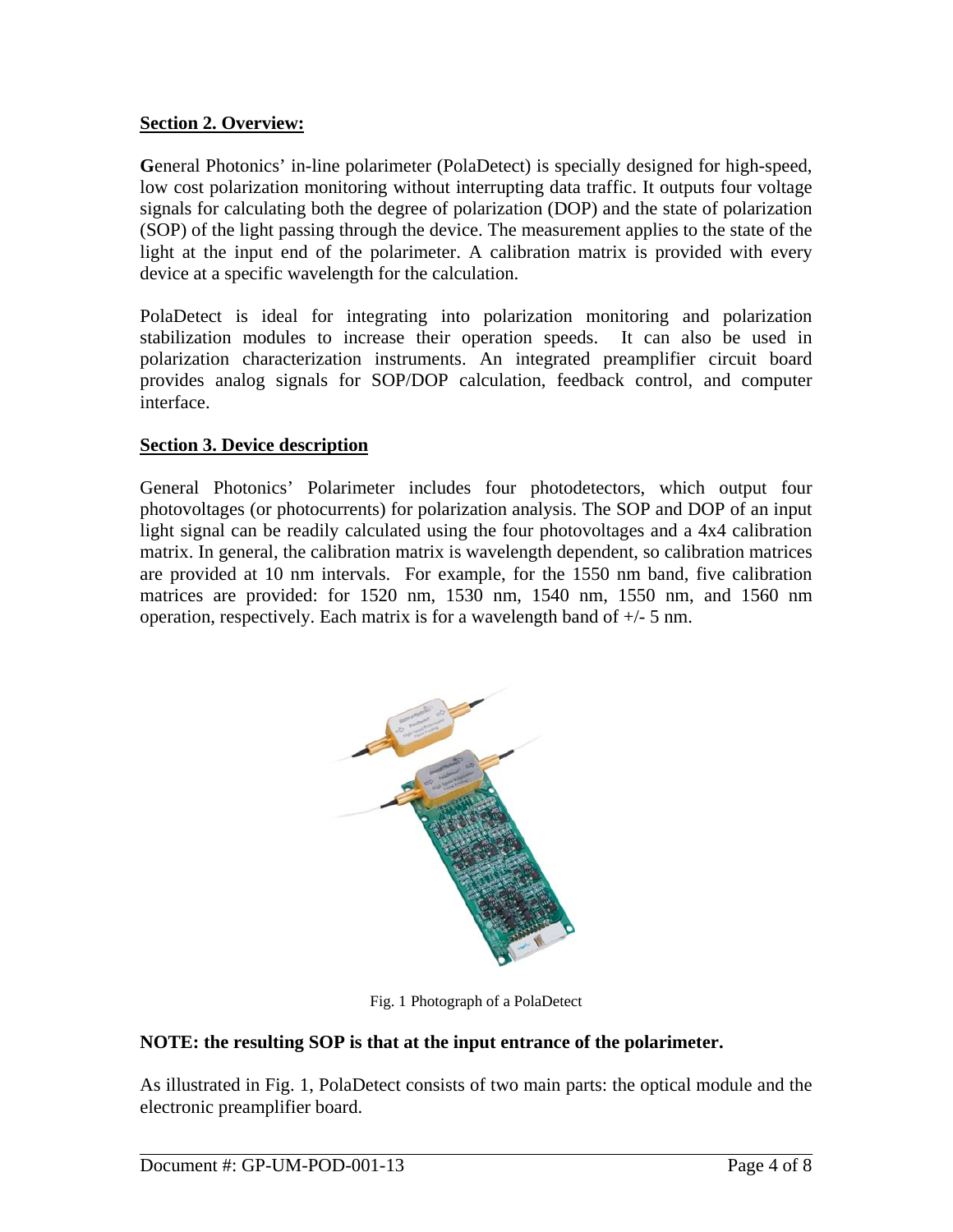## *3.1 Optical interface*

- 1. The optical module has two fiber pigtails: one for the input and the other for the output.
- 2. An arrow (" $\rightarrow$ ") sign is marked on the side of the package to indicate the direction of the input light beam.
- 3. Fiber connectors can either be FC/PC or FC/APC per customer specification.
- 4. Coordinate orientation is marked on the **output face** of the device. The measured Stokes parameters are based on this coordinate system, as shown in Table I. In addition, for the PM fiber output option, the slow axis is aligned with the 0° vertical line.

| Stokes parameter $(s_1, s_2, s_3)$ | State of Polarization (SOP)          |
|------------------------------------|--------------------------------------|
| (1,0,0)                            | Linear SOP oriented at $45^{\circ}$  |
| $(-1,0,0)$                         | Linear SOP oriented at $-45^{\circ}$ |
| (0,1,0)                            | Linear SOP oriented at $0^{\circ}$   |
|                                    | Right hand circular SOP              |

**Table I** 

#### *3.2 Electrical interface:*

Two models are available. POD-xx-xx-01 has no preamplifier circuit while POD-xx-xx-02 does. POD-xx-xx-01 is for OEM customers who have mastered the art of polarization analysis and will perform their own calibrations for their power detection circuits. General Photonics will only provide the calibration for the POD-xx-xx-02 with an integrated preamplification circuit designed and fabricated by General Photonics.

1. For POD-xx-xx-01, there are 10 pins on the bottom side of the package. +*i* and –*i* are the output from detector  $\# i$ , where  $i = 1, 2, 3, 4$  respectively. The last two pins are ground.



Fig. 2a Pin locations on the electronic output connector for the POD-001 (back side view)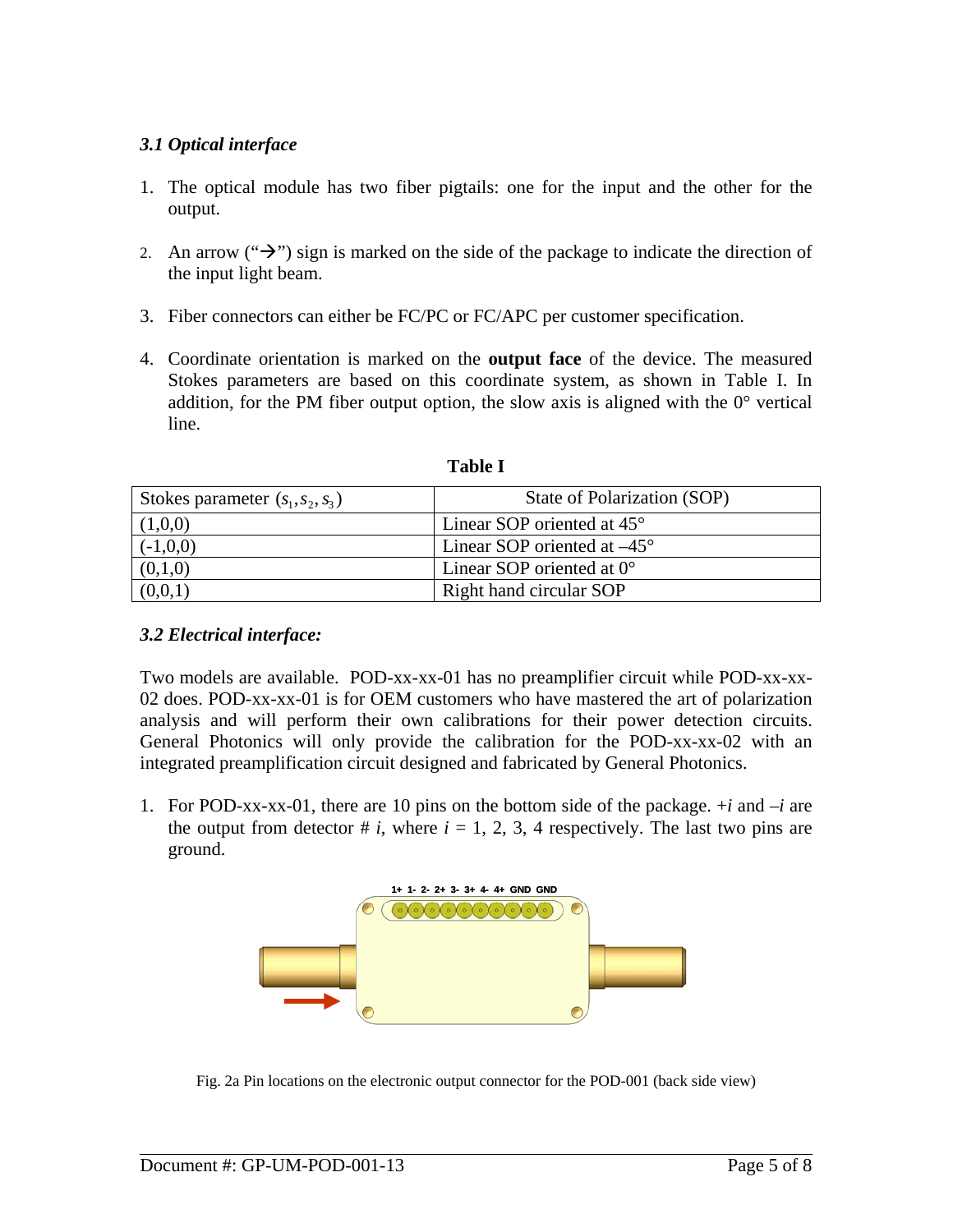| <b>General Photonics</b><br>$PolaDetect^{TM}$<br>High speed polarimeter<br>Patent pending |                                                                                                                                                                                                                                                                                                   |
|-------------------------------------------------------------------------------------------|---------------------------------------------------------------------------------------------------------------------------------------------------------------------------------------------------------------------------------------------------------------------------------------------------|
|                                                                                           |                                                                                                                                                                                                                                                                                                   |
|                                                                                           |                                                                                                                                                                                                                                                                                                   |
|                                                                                           | 19 17 15 13 11 9 7 5 3 1<br>00000000000                                                                                                                                                                                                                                                           |
|                                                                                           | $\begin{array}{c c c c c c c c c c c} \textbf{0} & \textbf{0} & \textbf{0} & \textbf{0} & \textbf{0} & \textbf{0} & \textbf{0} & \textbf{0} \\ \textbf{20} & \textbf{18} & \textbf{16} & \textbf{14} & \textbf{12} & \textbf{10} & \textbf{8} & \textbf{6} & \textbf{4} & \textbf{2} \end{array}$ |

Fig. 2b: Pin locations for the electrical output connector for the POD-002.

2. For POD-xx-xx-02, there is a 20 pin connector for signal output and power supply input. The pin assignment is listed in Table II.

| <b>Table 11</b> |                |
|-----------------|----------------|
| Pin 1           | NC             |
| Pin 2           | <b>GND</b>     |
| Pin 3           | NC             |
| Pin 4           | <b>GND</b>     |
| Pin 5           | V <sub>4</sub> |
| Pin 6           | <b>GND</b>     |
| Pin 7           | V <sub>3</sub> |
| Pin 8           | <b>GND</b>     |
| Pin 9           | V <sub>2</sub> |
| Pin $10$        | <b>GND</b>     |
| $Pin$ 11        | V <sub>1</sub> |
| Pin $12$        | <b>GND</b>     |
| Pin 13          | $+12V$         |
| Pin 14          | <b>GND</b>     |
| Pin 15          | <b>GND</b>     |
| Pin 16          | <b>GND</b>     |
| Pin 17          | $-12V$         |
| Pin 18          | <b>GND</b>     |
| Pin 19          | <b>NC</b>      |
| Pin 20          | <b>GND</b>     |

**Table II**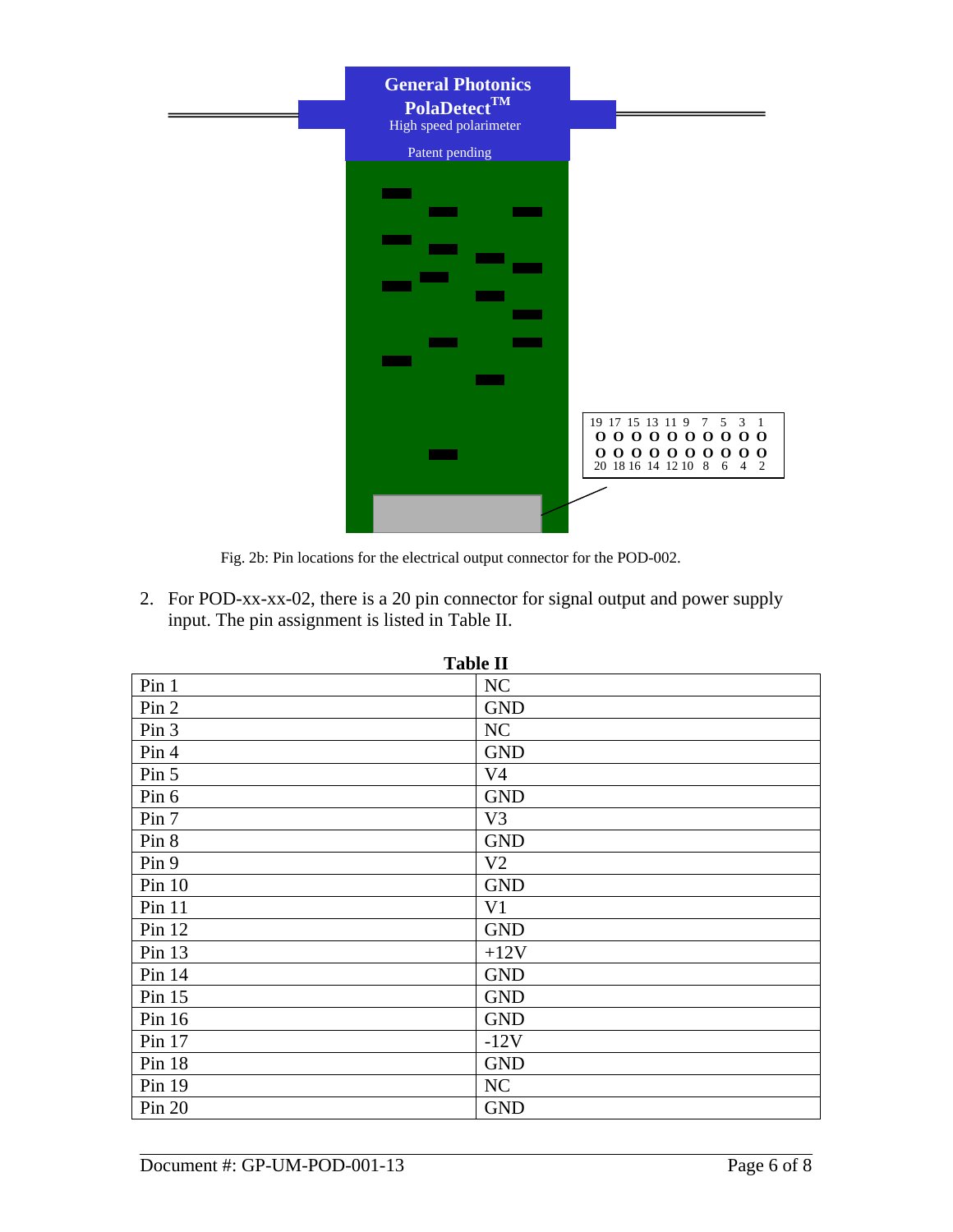#### **Section 4. Operation Instructions**

#### *4.1 Getting started*



Fig. 3. An example setup for using the PolaDetect polarimeter.

Fig. 3 illustrates an example setup using General Photonics' PolaDetect. In the setup, an optional reference polarization analysis instrument can be used to verify the accuracy of the PolaDetect. An analog-to-digital converter card (A/D card) is used to convert the analog output signals from the PolaDetect into digital signals so that a computer or microprocessor can be used to calculate the SOP and DOP of the input light using the following formula:

$$
\begin{bmatrix} S_o \\ S_1 \\ S_2 \\ S_3 \end{bmatrix} = M \begin{bmatrix} V_1 \\ V_2 \\ V_3 \\ V_4 \end{bmatrix} = \begin{bmatrix} m_{11} & m_{12} & m_{13} & m_{14} \\ m_{21} & m_{22} & m_{23} & m_{24} \\ m_{31} & m_{32} & m_{33} & m_{34} \\ m_{41} & m_{42} & m_{43} & m_{44} \end{bmatrix} \begin{bmatrix} V_1 \\ V_2 \\ V_3 \\ V_4 \end{bmatrix}
$$
(1)  
DOP =  $\sqrt{S_1^2 + S_2^2 + S_3^2} / S_0$  (2)

where  $V_1$ ,  $V_2$ ,  $V_3$ , and  $V_4$  are the photovoltages derived from the four photodetectors, and M is a  $4 \times 4$  calibration matrix. With this matrix, the calculated SOP is the SOP of the light at the input entrance of the device. Note that  $S<sub>o</sub>$  indicates the optical power at the

.